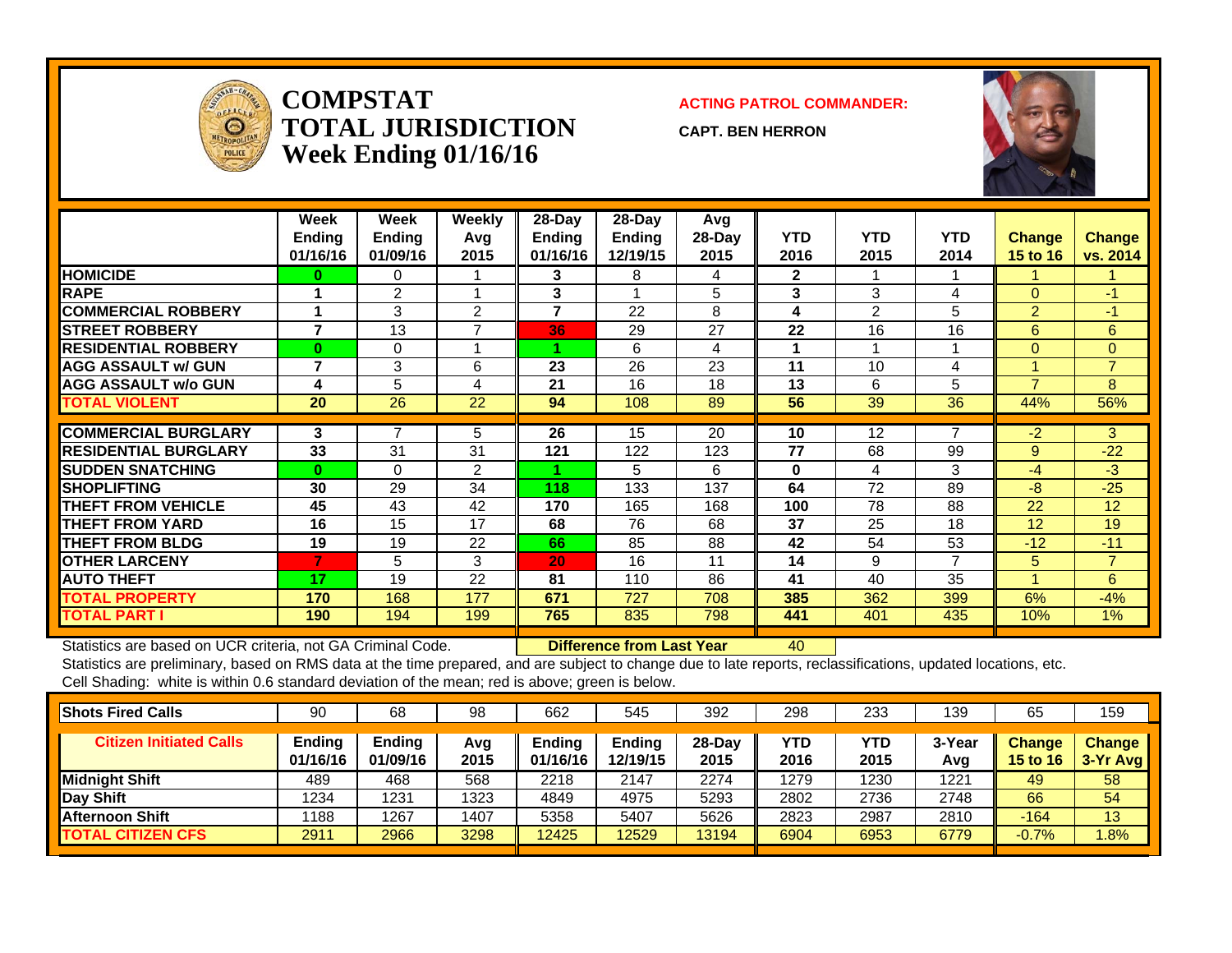

### **COMPSTATWEST CHATHAM PRECINCTWeek Ending 01/16/16**

**PRECINCT COMMANDER:**

**CAPT. CARL RAMEY**



|                             | Week<br><b>Ending</b><br>01/16/16 | Week<br><b>Ending</b><br>01/09/16 | <b>Weekly</b><br>Avg<br>2015 | 28-Day<br><b>Ending</b><br>01/16/16 | 28-Day<br>Ending<br>12/19/15 | Avg<br>28-Day<br>2015 | <b>YTD</b><br>2016 | <b>YTD</b><br>2015 | <b>YTD</b><br>2014 | Change<br>15 to 16 | <b>Change</b><br>vs. 2014 |
|-----------------------------|-----------------------------------|-----------------------------------|------------------------------|-------------------------------------|------------------------------|-----------------------|--------------------|--------------------|--------------------|--------------------|---------------------------|
| <b>HOMICIDE</b>             | $\bf{0}$                          | $\Omega$                          | $\Omega$                     | $\mathbf{0}$                        | $\Omega$                     | 0                     | $\bf{0}$           | 0                  | $\Omega$           | 0                  | $\mathbf{0}$              |
| <b>RAPE</b>                 | $\bf{0}$                          | $\Omega$                          | $\Omega$                     | $\bf{0}$                            |                              |                       | $\bf{0}$           | 2                  |                    | $-2$               | $-1$                      |
| <b>COMMERCIAL ROBBERY</b>   | $\bf{0}$                          |                                   | $\Omega$                     | $\mathbf{2}$                        | 2                            |                       | 1                  | $\Omega$           | $\overline{ }$     | 1                  | $\overline{0}$            |
| <b>STREET ROBBERY</b>       | $\mathbf{0}$                      |                                   |                              | 3                                   |                              | $\overline{2}$        | 1                  | 3                  | $\Omega$           | $-2$               |                           |
| <b>RESIDENTIAL ROBBERY</b>  | $\mathbf 0$                       | $\Omega$                          | $\Omega$                     |                                     | $\overline{2}$               |                       | 1                  |                    | $\Omega$           | $\Omega$           |                           |
| <b>AGG ASSAULT w/ GUN</b>   | 3                                 | $\mathbf 0$                       |                              | 4                                   |                              | $\overline{2}$        | 3                  | 3                  | 0                  | $\mathbf{0}$       | 3                         |
| <b>AGG ASSAULT w/o GUN</b>  |                                   |                                   |                              | 3                                   | $\overline{2}$               | 3                     | $\mathbf{2}$       |                    | 0                  |                    | $\overline{2}$            |
| <b>TOTAL VIOLENT</b>        | 4                                 | 3                                 | 3                            | 13                                  | 9                            | 11                    | 8                  | 10                 | $\overline{2}$     | $-20%$             | 300%                      |
|                             |                                   |                                   |                              |                                     |                              |                       |                    |                    |                    |                    |                           |
| <b>COMMERCIAL BURGLARY</b>  | $\bf{0}$                          | 4                                 | $\overline{2}$               | 10                                  | 8                            | 6                     | 4                  |                    | 0                  | $-3$               | 4                         |
| <b>RESIDENTIAL BURGLARY</b> | 12                                | 5                                 | $\overline{\phantom{a}}$     | 27                                  | 35                           | 27                    | 19                 | 12                 | 16                 | $\overline{7}$     | $\overline{3}$            |
| <b>SUDDEN SNATCHING</b>     | 0                                 | $\mathbf 0$                       | $\Omega$                     | $\mathbf 0$                         | $\Omega$                     | 0                     | 0                  | 0                  | $\Omega$           | $\mathbf{0}$       | $\mathbf{0}$              |
| <b>SHOPLIFTING</b>          |                                   | $\Omega$                          | 4                            | 9                                   | 16                           | 16                    |                    | 8                  | 12                 | $-7$               | $-11$                     |
| <b>THEFT FROM VEHICLE</b>   | 9                                 | 6                                 | 8                            | 39                                  | 41                           | 32                    | 22                 | 14                 | 16                 | 8                  | 6                         |
| <b>THEFT FROM YARD</b>      | $\mathbf{2}$                      | 3                                 | 3                            | 14                                  | 23                           | 13                    | 8                  | 6                  | 5                  | $\overline{2}$     | 3 <sup>1</sup>            |
| <b>THEFT FROM BLDG</b>      | 3                                 | 6                                 | 4                            | 14                                  | 17                           | 16                    | 10                 | 12                 | 8                  | $-2$               | $\overline{2}$            |
| <b>OTHER LARCENY</b>        | 0                                 | $\overline{2}$                    |                              | 4                                   |                              | 2                     | $\mathbf{2}$       | 5                  | $\overline{2}$     | $-3$               | $\overline{0}$            |
| <b>AUTO THEFT</b>           |                                   | $\Omega$                          | 5                            | 14                                  | 39                           | 20                    | $\mathbf{2}$       | 9                  | 4                  | $-7$               | $-2$                      |
| <b>TOTAL PROPERTY</b>       | 28                                | 26                                | 33                           | 131                                 | 180                          | 132                   | 68                 | 73                 | 63                 | $-7%$              | 8%                        |
| <b>TOTAL PART I</b>         | 32                                | 29                                | 36                           | 144                                 | 189                          | 143                   | 76                 | 83                 | 65                 | $-8%$              | 17%                       |

Statistics are based on UCR criteria, not GA Criminal Code. **Difference from Last Year** -7

| <b>Shots Fired Calls</b>       | 17                                       | 10                                       |                       | 82                                     | 66                             | 44                      | 40          | 25          |                             | 15                               | 31                        |
|--------------------------------|------------------------------------------|------------------------------------------|-----------------------|----------------------------------------|--------------------------------|-------------------------|-------------|-------------|-----------------------------|----------------------------------|---------------------------|
| <b>Citizen Initiated Calls</b> | <b>Week</b><br><b>Ending</b><br>01/16/16 | <b>Week</b><br><b>Ending</b><br>01/09/16 | Weekly<br>Avg<br>2015 | $28$ -Day<br><b>Ending</b><br>01/16/16 | $28-Dav$<br>Ending<br>12/19/15 | Avg<br>$28-Day$<br>2015 | YTD<br>2016 | YTD<br>2015 | <b>YTD</b><br>3-Year<br>Avg | <b>Change</b><br><b>15 to 16</b> | <b>Change</b><br>3-Yr Avg |
| <b>Midnight Shift</b>          | 100                                      | ∣18                                      | 114                   | 466                                    | 448                            | 455                     | 277         | 243         | 248                         | 34                               | 29                        |
| <b>Day Shift</b>               | 272                                      | 274                                      | 282                   | 1093                                   | 151                            | 1127                    | 624         | 607         | 590                         | 17                               | 34                        |
| <b>Afternoon Shift</b>         | 265                                      | 283                                      | 294                   | 1148                                   | 1162                           | 1177                    | 623         | 645         | 605                         | $-22$                            | 18                        |
| <b>TOTAL CITIZEN CFS</b>       | 637                                      | 637                                      | 690                   | 2707                                   | 2761                           | 2758                    | 1524        | 1495        | 1444                        | $.9\%$                           | 5.5%                      |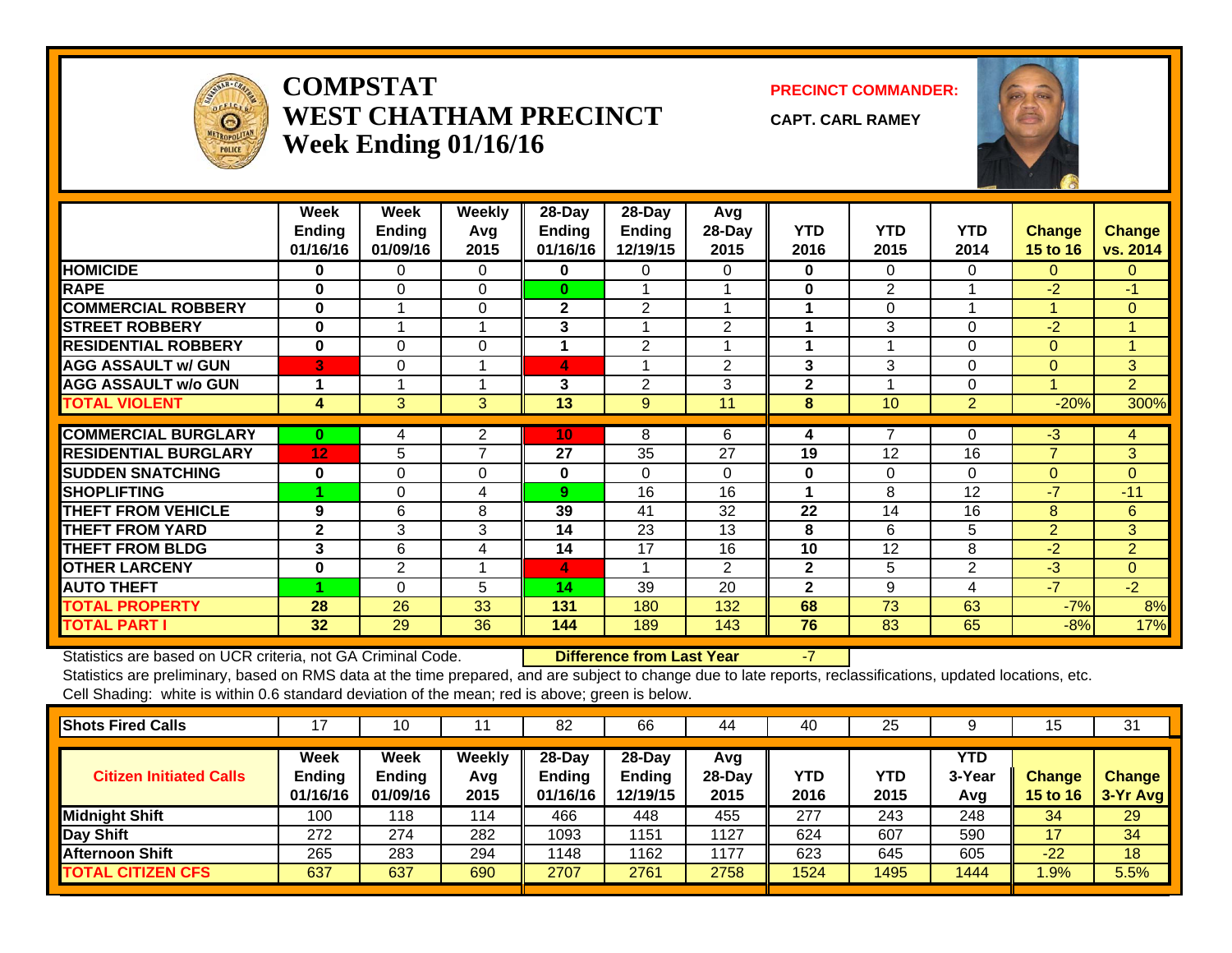

## **COMPSTATDOWNTOWN PRECINCTWeek Ending 01/16/16**

#### **ACTING PRECINCT COMMANDER:**

**LT. ANTHONY GALLO**



|                             | Week<br><b>Ending</b><br>01/16/16 | Week<br><b>Ending</b><br>01/09/16 | Weekly<br>Avg<br>2015 | 28-Day<br><b>Ending</b><br>01/16/16 | $28$ -Day<br>Ending<br>12/19/15 | Avg<br>28-Day<br>2015 | <b>YTD</b><br>2016 | <b>YTD</b><br>2015 | <b>YTD</b><br>2014 | <b>Change</b><br>15 to 16 | <b>Change</b><br>vs. 2014 |
|-----------------------------|-----------------------------------|-----------------------------------|-----------------------|-------------------------------------|---------------------------------|-----------------------|--------------------|--------------------|--------------------|---------------------------|---------------------------|
| <b>HOMICIDE</b>             | 0                                 | 0                                 | 0                     |                                     |                                 |                       | 1                  | $\mathbf{0}$       | $\mathbf{0}$       |                           |                           |
| <b>RAPE</b>                 | $\bf{0}$                          | $\Omega$                          | $\Omega$              | $\bf{0}$                            | $\Omega$                        |                       | $\bf{0}$           | $\Omega$           |                    | $\Omega$                  | $-1$                      |
| <b>COMMERCIAL ROBBERY</b>   | 0                                 | 0                                 | $\Omega$              | 1                                   | $\Omega$                        |                       | $\bf{0}$           |                    |                    | $-1$                      | $-1$                      |
| <b>ISTREET ROBBERY</b>      | 1                                 | 9                                 | $\overline{2}$        | 17                                  | $\overline{7}$                  | 9                     | 12                 | 5                  | 3                  | $\overline{7}$            | 9                         |
| <b>RESIDENTIAL ROBBERY</b>  | $\bf{0}$                          | $\Omega$                          | $\Omega$              | 0                                   | $\Omega$                        |                       | $\bf{0}$           | 0                  | $\Omega$           | $\Omega$                  | $\Omega$                  |
| <b>AGG ASSAULT w/ GUN</b>   | $\bf{0}$                          |                                   |                       | 6 <sup>1</sup>                      | 4                               | 4                     | $\mathbf{2}$       | $\overline{2}$     |                    | $\Omega$                  | $\blacktriangleleft$      |
| <b>AGG ASSAULT w/o GUN</b>  |                                   | $\Omega$                          |                       | 4                                   | $\overline{2}$                  | 4                     | 3                  |                    | $\overline{2}$     | $\overline{2}$            | $\overline{A}$            |
| <b>TOTAL VIOLENT</b>        | $\overline{2}$                    | 10                                | 5                     | 29                                  | 14                              | 21                    | 18                 | 9                  | 8                  | 100%                      | 125%                      |
| <b>COMMERCIAL BURGLARY</b>  |                                   | 0                                 |                       | 2                                   | 0                               | 2                     |                    | 2                  |                    | $-1$                      | $\mathbf{0}$              |
| <b>RESIDENTIAL BURGLARY</b> | 6                                 | 3                                 | 3                     | 17                                  | 7                               | 11                    | 11                 | 8                  | 4                  | 3                         | $\overline{7}$            |
| <b>SUDDEN SNATCHING</b>     | $\bf{0}$                          | 0                                 |                       | $\bf{0}$                            | $\Omega$                        | 3                     | $\bf{0}$           | 3                  |                    | $-3$                      | $-1$                      |
|                             |                                   |                                   |                       |                                     |                                 |                       |                    |                    |                    |                           |                           |
| <b>SHOPLIFTING</b>          | $\overline{2}$                    | 4                                 | 5                     | 9                                   | 8                               | 19                    | 6                  | 9                  | 8                  | $-3$                      | $-2$                      |
| <b>THEFT FROM VEHICLE</b>   | 13                                | 9                                 | 8                     | 40                                  | 44                              | 32                    | 23                 | 19                 | 10                 | 4                         | 13                        |
| <b>THEFT FROM YARD</b>      | 6                                 | 3                                 | 4                     | 15                                  | 13                              | 17                    | 12                 | 5                  | 4                  | $\overline{7}$            | 11                        |
| <b>THEFT FROM BLDG</b>      |                                   | 4                                 | 4                     | 12                                  | 22                              | 18                    | 5                  | 8                  | 12                 | $-3$                      | $-7$                      |
| <b>OTHER LARCENY</b>        | 4                                 | $\mathbf{2}$                      | $\Omega$              | 3                                   | 3                               | $\overline{2}$        | 3                  |                    | $\Omega$           | $\overline{2}$            | 3                         |
| <b>AUTO THEFT</b>           | 3                                 | 4                                 | 4                     | 12                                  | 17                              | 16                    | $\overline{7}$     | 9                  | 2                  | $-2$                      | 5 <sup>5</sup>            |
| <b>TOTAL PROPERTY</b>       | 33                                | 29                                | 30                    | 110                                 | 114                             | 119                   | 68                 | 64                 | 39                 | 6%                        | 74%                       |
| <b>TOTAL PART I</b>         | 35                                | 39                                | 35                    | 139                                 | 128                             | 139                   | 86                 | 73                 | 47                 | 18%                       | 83%                       |

Statistics are based on UCR criteria, not GA Criminal Code. **Difference from Last Year** 13

| <b>Shots Fired Calls</b>       | 1 Z.                       |                                   | 16                    | 21                                  | 85                             | 66                      | 51                 | 32          | • 1<br>ت             | 19                               | 20                        |
|--------------------------------|----------------------------|-----------------------------------|-----------------------|-------------------------------------|--------------------------------|-------------------------|--------------------|-------------|----------------------|----------------------------------|---------------------------|
| <b>Citizen Initiated Calls</b> | Week<br>Ending<br>01/16/16 | Week<br><b>Ending</b><br>01/09/16 | Weekly<br>Avg<br>2015 | 28-Day<br><b>Ending</b><br>01/16/16 | $28-Dav$<br>Ending<br>12/19/15 | Avg<br>$28-Day$<br>2015 | <b>YTD</b><br>2016 | YTD<br>2015 | YTD<br>3-Year<br>Avg | <b>Change</b><br><b>15 to 16</b> | <b>Change</b><br>3-Yr Avg |
| Midnight Shift                 | 90                         | 92                                | 121                   | 445                                 | 439                            | 484                     | 258                | 248         | 245                  | 10                               | 13                        |
| Day Shift                      | 208                        | 210                               | 233                   | 801                                 | 800                            | 931                     | 471                | 459         | 456                  | 12                               | 15                        |
| <b>Afternoon Shift</b>         | 198                        | 212                               | 252                   | 876                                 | 893                            | 1010                    | 470                | 512         | 458                  | $-42$                            | 12                        |
| <b>TOTAL CITIZEN CFS</b>       | 496                        | 514                               | 606                   | 2122                                | 2132                           | 2425                    | 199                | 1219        | 1158                 | $-1.6%$                          | 3.5%                      |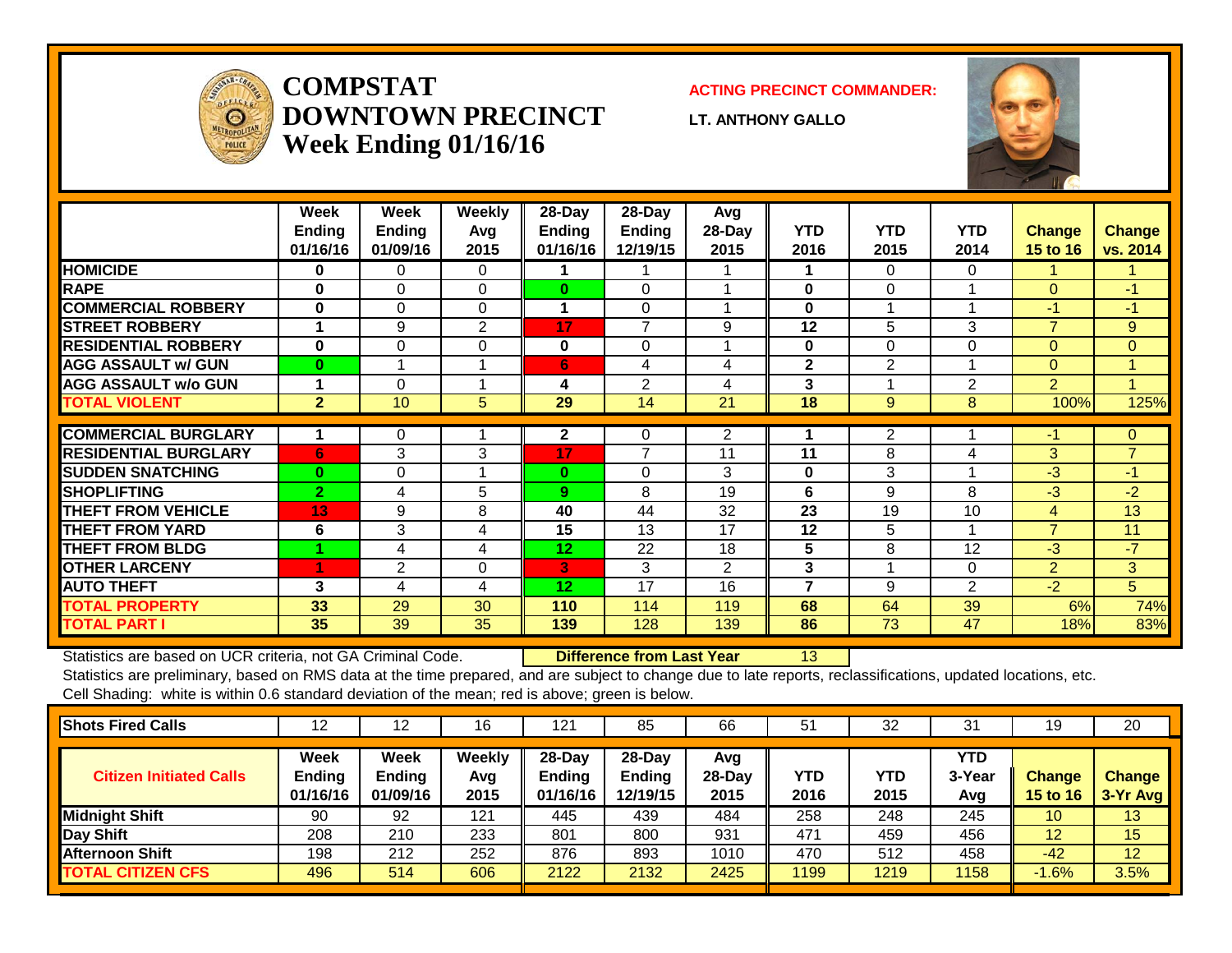

### **COMPSTATCENTRAL PRECINCT** CAPT. DEVONN ADAMS **Week Ending 01/16/16**

#### **PRECINCT COMMANDER:**



|                             | Week          | Week           | <b>Weekly</b>  | 28-Day          | 28-Day         | Avg    |              |                |                |                 |                |
|-----------------------------|---------------|----------------|----------------|-----------------|----------------|--------|--------------|----------------|----------------|-----------------|----------------|
|                             | <b>Ending</b> | <b>Ending</b>  | Avq            | Ending          | <b>Ending</b>  | 28-Day | <b>YTD</b>   | <b>YTD</b>     | <b>YTD</b>     | <b>Change</b>   | <b>Change</b>  |
|                             | 01/16/16      | 01/09/16       | 2015           | 01/16/16        | 12/19/15       | 2015   | 2016         | 2015           | 2014           | <b>15 to 16</b> | vs. 2014       |
| <b>HOMICIDE</b>             | 0             | 0              | $\Omega$       | $\mathbf{2}$    | 3              |        |              | 0              |                |                 | $\Omega$       |
| <b>RAPE</b>                 | 0             |                | $\Omega$       |                 | $\Omega$       |        |              |                | $\Omega$       | $\Omega$        |                |
| <b>COMMERCIAL ROBBERY</b>   | $\bf{0}$      | $\Omega$       | $\Omega$       | 1               | 6              | 4      | $\bf{0}$     | 0              |                | $\Omega$        | $-1$           |
| <b>STREET ROBBERY</b>       | 5             | 0              | 2              | 8               | 12             | 8      | 4            | 3              | 6              |                 | $-2$           |
| <b>RESIDENTIAL ROBBERY</b>  | $\bf{0}$      | $\Omega$       | $\Omega$       | 0               | $\overline{2}$ |        | $\bf{0}$     | 0              | $\Omega$       | $\Omega$        | $\Omega$       |
| <b>AGG ASSAULT w/ GUN</b>   |               | 2              | $\overline{2}$ | 8               | 11             | 8      | 3            | 2              | $\overline{2}$ |                 |                |
| <b>AGG ASSAULT w/o GUN</b>  | $\bf{0}$      |                |                | 6               | $\overline{2}$ | 5      | $\mathbf{2}$ | $\overline{2}$ |                | $\Omega$        |                |
| <b>TOTAL VIOLENT</b>        | 6             | 4              | 6              | 26              | 36             | 25     | 11           | 8              | 11             | 38%             | 0%             |
| <b>COMMERCIAL BURGLARY</b>  |               |                |                |                 | 6              | 6      |              |                |                |                 |                |
|                             |               | $\overline{2}$ |                | 8               |                |        | 3            |                |                | $\overline{2}$  | $\overline{2}$ |
| <b>RESIDENTIAL BURGLARY</b> | 5             | 9              | 8              | 24              | 33             | 31     | 16           | 21             | 35             | -5              | $-19$          |
| <b>SUDDEN SNATCHING</b>     | $\bf{0}$      | $\Omega$       | $\Omega$       | $\bf{0}$        | 3              |        | $\bf{0}$     |                | $\Omega$       | -1              | $\Omega$       |
| <b>SHOPLIFTING</b>          | 4             | 2              | 2              | 8               | 9              | 8      | 6            | 0              | 4              | 6               | $\overline{2}$ |
| <b>THEFT FROM VEHICLE</b>   | 11            | 8              | 11             | 28              | 30             | 43     | 19           | 15             | 18             | 4               | $\overline{A}$ |
| <b>THEFT FROM YARD</b>      |               | 3              | 4              | 15              | 18             | 16     | 4            | 5              | $\overline{7}$ | $-1$            | -3             |
| <b>THEFT FROM BLDG</b>      | 5             |                | 4              | 12 <sub>2</sub> | 15             | 17     | 7            | 13             | 8              | $-6$            | $-1$           |
| <b>OTHER LARCENY</b>        | 3             | $\Omega$       |                | 5               | 5              | 3      | 3            |                | $\Omega$       | $\overline{2}$  | 3              |
| <b>AUTO THEFT</b>           | 3             | 10             | 5              | 30              | 22             | 21     | 16           | 11             | 19             | 5               | $-3$           |
| <b>TOTAL PROPERTY</b>       | 33            | 35             | 36             | 130             | 141            | 146    | 74           | 68             | 92             | 9%              | $-20%$         |
| <b>TOTAL PART I</b>         | 39            | 39             | 43             | 156             | 177            | 171    | 85           | 76             | 103            | 12%             | $-17%$         |

Statistics are based on UCR criteria, not GA Criminal Code. **Difference from Last Year** 9

| <b>Shots Fired Calls</b>       | 32                                       | 26                                | 37                    | 238                                    | 173                          | 147                     | 109         | 95          | 39                   | 14                               | 70                        |
|--------------------------------|------------------------------------------|-----------------------------------|-----------------------|----------------------------------------|------------------------------|-------------------------|-------------|-------------|----------------------|----------------------------------|---------------------------|
| <b>Citizen Initiated Calls</b> | <b>Week</b><br><b>Ending</b><br>01/16/16 | Week<br><b>Ending</b><br>01/09/16 | Weekly<br>Avg<br>2015 | $28$ -Dav<br><b>Ending</b><br>01/16/16 | 28-Dav<br>Ending<br>12/19/15 | Avg<br>$28-Day$<br>2015 | YTD<br>2016 | YTD<br>2015 | YTD<br>3-Year<br>Avg | <b>Change</b><br><b>15 to 16</b> | <b>Change</b><br>3-Yr Avg |
| Midnight Shift                 | 117                                      | 105                               | 126                   | 501                                    | 472                          | 503                     | 302         | 302         | 285                  |                                  | 17                        |
| Day Shift                      | 243                                      | 238                               | 271                   | 953                                    | 989                          | 1085                    | 547         | 585         | 576                  | $-38$                            | $-29$                     |
| <b>Afternoon Shift</b>         | 268                                      | 257                               | 294                   | 1144                                   | 1137                         | 1176                    | 604         | 617         | 592                  | $-13$                            | 12                        |
| <b>TOTAL CITIZEN CFS</b>       | 628                                      | 600                               | 691                   | 2598                                   | 2598                         | 2764                    | 1453        | 1504        | 1453                 | $-3.4%$                          | 0.0%                      |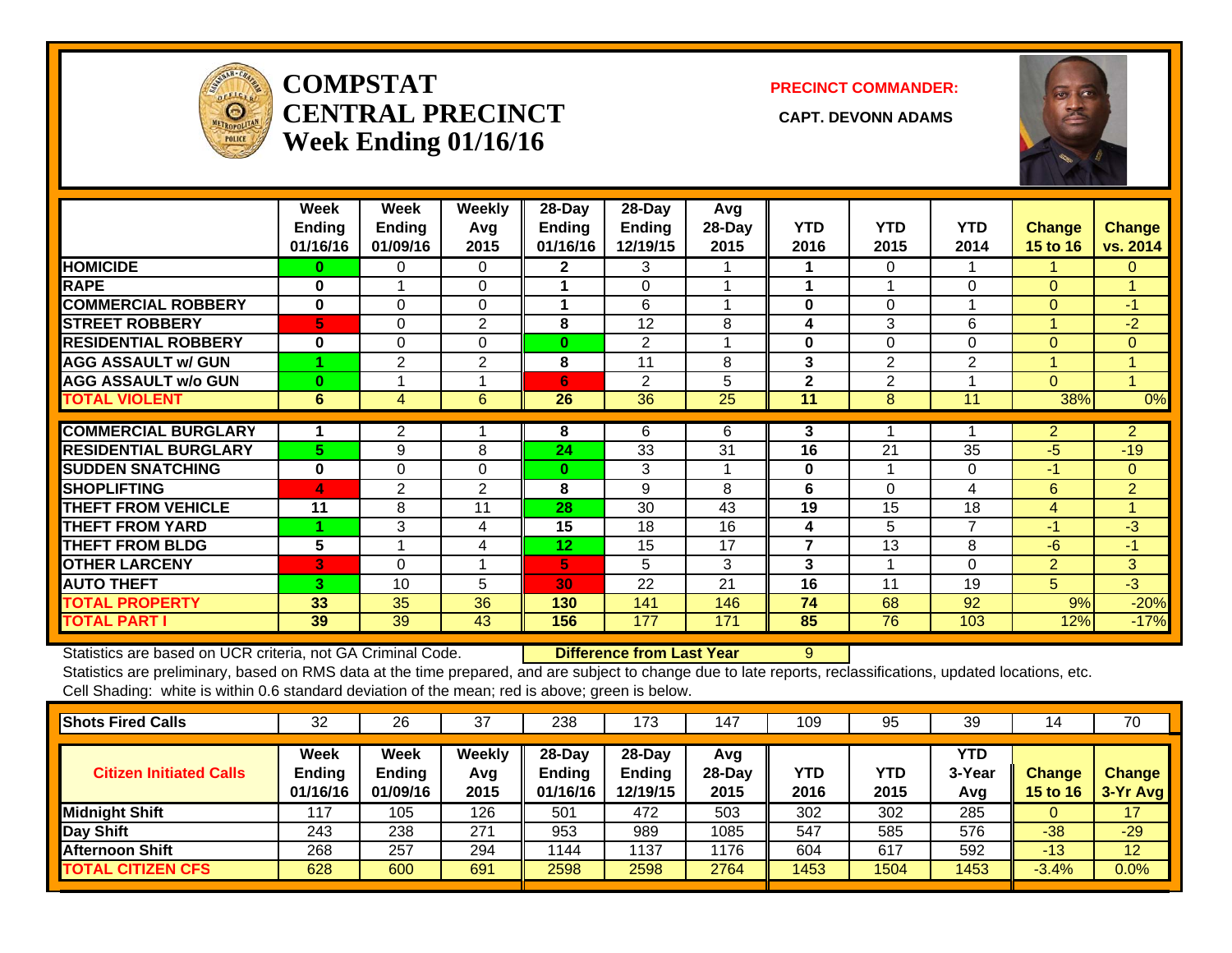

#### **COMPSTATSOUTHSIDE PRECINCT** CAPT. TERRY SHOOP **Week Ending 01/16/16**

**PRECINCT COMMANDER:**



|                             | Week<br><b>Ending</b><br>01/16/16 | Week<br><b>Ending</b><br>01/09/16 | Weekly<br>Avg<br>2015 | 28-Day<br><b>Endina</b><br>01/16/16 | $28$ -Day<br><b>Ending</b><br>12/19/15 | Avg<br>28-Day<br>2015 | <b>YTD</b><br>2016 | <b>YTD</b><br>2015 | <b>YTD</b><br>2014 | <b>Change</b><br><b>15 to 16</b> | Change<br>vs. 2014 |
|-----------------------------|-----------------------------------|-----------------------------------|-----------------------|-------------------------------------|----------------------------------------|-----------------------|--------------------|--------------------|--------------------|----------------------------------|--------------------|
| <b>HOMICIDE</b>             | 0                                 | 0                                 | 0                     | 0                                   |                                        |                       | 0                  | 0                  | 0                  | 0                                | 0                  |
| <b>RAPE</b>                 | 4                                 |                                   | $\Omega$              | $\overline{2}$                      | $\Omega$                               |                       | $\mathbf{2}$       | 0                  |                    | $\overline{2}$                   |                    |
| <b>COMMERCIAL ROBBERY</b>   | $\bf{0}$                          | $\overline{2}$                    | $\mathbf 0$           | $\mathbf{2}$                        | 10                                     | $\overline{2}$        | $\mathbf{2}$       | 0                  | 2                  | $\overline{2}$                   | $\mathbf{0}$       |
| <b>STREET ROBBERY</b>       | $\bf{0}$                          | $\overline{2}$                    | 1                     | 5                                   | $\overline{2}$                         | 3                     | 3                  | 3                  | 4                  | $\Omega$                         | $-1$               |
| <b>RESIDENTIAL ROBBERY</b>  | $\bf{0}$                          | $\Omega$                          | $\Omega$              | 0                                   | 0                                      |                       | $\bf{0}$           | 0                  |                    | $\Omega$                         | -1                 |
| <b>AGG ASSAULT w/ GUN</b>   |                                   | 0                                 | 4                     |                                     | 4                                      | $\overline{2}$        | 1                  |                    | $\Omega$           | $\Omega$                         | и                  |
| <b>AGG ASSAULT w/o GUN</b>  | $\bf{0}$                          | $\overline{2}$                    |                       | 2                                   |                                        | $\overline{2}$        | $\mathbf 2$        | $\overline{2}$     | $\Omega$           | $\Omega$                         | $\overline{2}$     |
| <b>TOTAL VIOLENT</b>        | $\overline{2}$                    | $\overline{7}$                    | 3                     | 12                                  | 18                                     | 12                    | 10 <sup>°</sup>    | 6                  | 8                  | 67%                              | 25%                |
| <b>COMMERCIAL BURGLARY</b>  |                                   | 0                                 |                       |                                     |                                        | 4                     |                    | 2                  |                    | -1                               | $\mathbf{0}$       |
|                             | 5                                 |                                   |                       | 23                                  | 21                                     | 24                    | 14                 | 13                 | 20                 |                                  | $-6$               |
| <b>RESIDENTIAL BURGLARY</b> |                                   | 6                                 | 6                     |                                     |                                        |                       |                    |                    |                    |                                  |                    |
| <b>SUDDEN SNATCHING</b>     | 0                                 | 0                                 | $\Omega$              | $\bf{0}$                            |                                        |                       | $\bf{0}$           | 0                  | $\Omega$           | $\mathbf{0}$                     | $\mathbf{0}$       |
| <b>SHOPLIFTING</b>          | 14                                | 12                                | 15                    | 58                                  | 79                                     | 59                    | 29                 | 30                 | 37                 | -1                               | $-8$               |
| <b>THEFT FROM VEHICLE</b>   | 5                                 | 8                                 | 8                     | 26                                  | 33                                     | 32                    | 14                 | 16                 | 26                 | $-2$                             | $-12$              |
| <b>THEFT FROM YARD</b>      | 3                                 |                                   | 2                     | 8                                   | 13                                     | 10                    | 4                  | 4                  | 4                  | $\overline{0}$                   | $\overline{0}$     |
| <b>THEFT FROM BLDG</b>      | 4                                 | 4                                 | 5                     | 14                                  | 15                                     | 19                    | 9                  | 8                  | 9                  |                                  | $\Omega$           |
| <b>OTHER LARCENY</b>        | $\bf{0}$                          | $\Omega$                          | $\Omega$              | 1                                   | 5                                      | $\overline{2}$        | $\bf{0}$           |                    | $\overline{2}$     | $-1$                             | $-2$               |
| <b>AUTO THEFT</b>           | 6                                 | 3                                 | 4                     | 13                                  | 12                                     | 15                    | 9                  | 4                  | 5                  | 5.                               | 4                  |
| <b>TOTAL PROPERTY</b>       | 38                                | 34                                | 41                    | 144                                 | 180                                    | 165                   | 80                 | 78                 | 104                | 3%                               | $-23%$             |
| <b>TOTAL PART I</b>         | 40                                | 41                                | 44                    | 156                                 | 198                                    | 177                   | 90                 | 84                 | 112                | 7%                               | $-20%$             |

Statistics are based on UCR criteria, not GA Criminal Code. **Difference from Last Year** 6

| <b>Shots Fired Calls</b>       |                                   |                            | 10                    | 68                                  | 59                                    | 40                      | 25          | 33          | 20                    | -8                               |                           |
|--------------------------------|-----------------------------------|----------------------------|-----------------------|-------------------------------------|---------------------------------------|-------------------------|-------------|-------------|-----------------------|----------------------------------|---------------------------|
| <b>Citizen Initiated Calls</b> | Week<br><b>Ending</b><br>01/16/16 | Week<br>Ending<br>01/09/16 | Weekly<br>Avg<br>2015 | 28-Day<br><b>Endina</b><br>01/16/16 | $28-Dav$<br><b>Ending</b><br>12/19/15 | Avg<br>$28-Day$<br>2015 | YTD<br>2016 | YTD<br>2015 | YTD.<br>3-Year<br>Avg | <b>Change</b><br><b>15 to 16</b> | <b>Change</b><br>3-Yr Avg |
| <b>Midnight Shift</b>          | 84                                | 82                         | 100                   | 389                                 | 351                                   | 399                     | 216         | 242         | 228                   | $-26$                            | $-12$                     |
| <b>Day Shift</b>               | 274                               | 255                        | 273                   | 1013                                | 1016                                  | 1090                    | 601         | 572         | 576                   | 29                               | 25                        |
| <b>Afternoon Shift</b>         | 207                               | 245                        | 269                   | 1020                                | 1047                                  | 1077                    | 521         | 596         | 550                   | $-75$                            | $-29$                     |
| <b>TOTAL CITIZEN CFS</b>       | 565                               | 582                        | 641                   | 2422                                | 2414                                  | 2566                    | 1338        | 1410        | 1354                  | $-5.1%$                          | $-1.2%$                   |